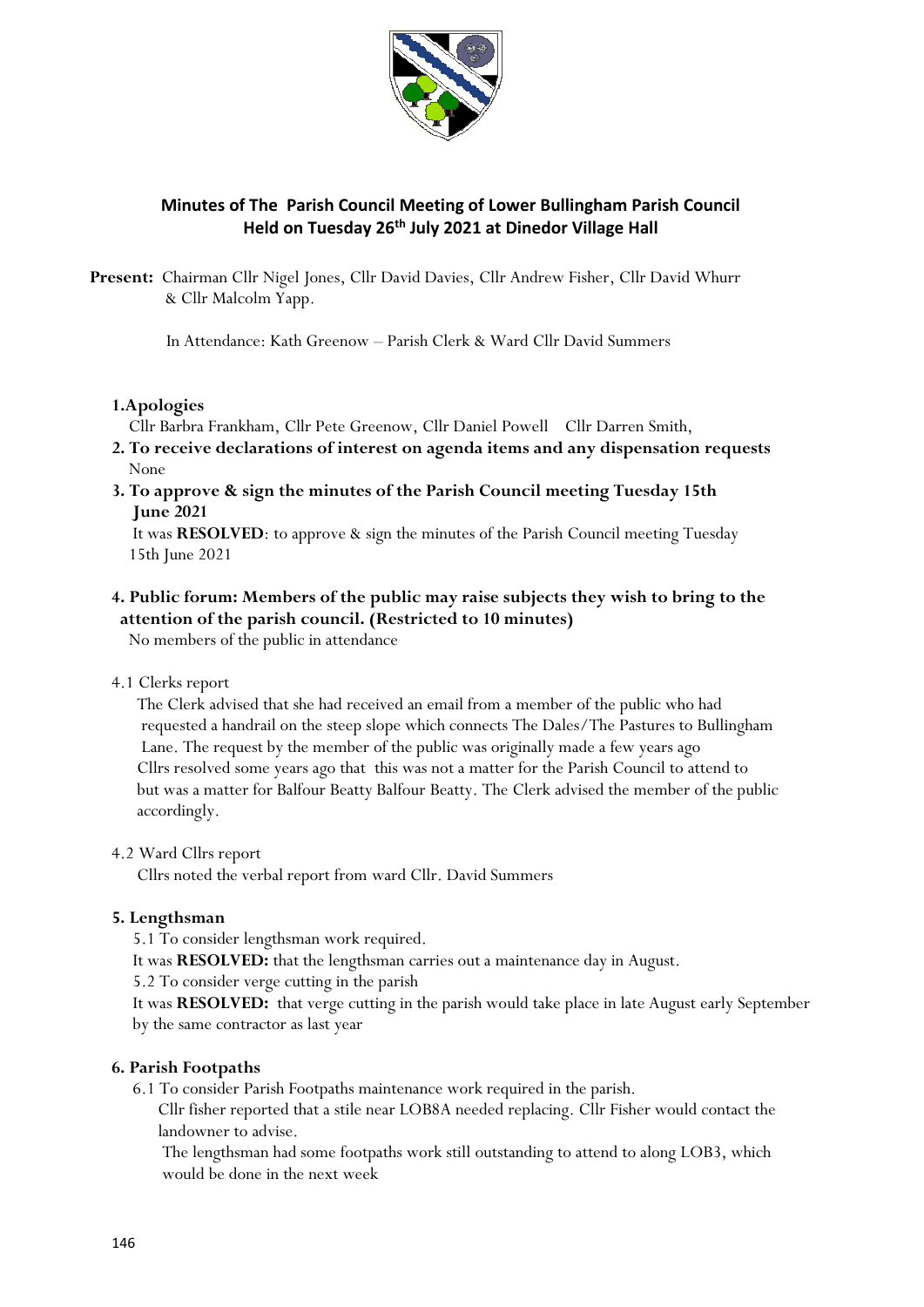### **7.Highways.**

7.1To consider road issues for reporting to Balfour Beatty.

 Cllrs requested that the Clerk contacts the locality steward to enquire when the section of the C1261 from Green Crize Farm - The Dinedor turn would be resurfaced.

7.2 To receive an update in relation to parking issues along Watery Lane.

The matter relating to parking issues along a section of Watery Lane near the MOT Garage had

been reported to the DVSA and information received was noted by Cllrs .

DVSA:"The licence for the testing station was approved in 1999 and would of only have needed

off road parking for two vehicles when approved, so unfortunately there is nothing we can do as

back then the guide states the following:

Requirements for Authorisation D

D2 Common to All Classes

4. Requirements for premises

For a site to be considered for approval it must provide the following:

1. Premises with:

 d) adequate off-road parking (which used to be off road parking for two vehicles) As there is no breech with the licence conditions the on road parking issue would be down to the local police and council to resolve."

7.3 To consider refuse issues at the bottom of Dinedor Pitch.

 Complaints had been made regarding household rubbish bags being left on the verge at the bottom of Dinedor Pitch, which was put out for the refuse lorry to collect each week, however birds or other small animals are attacking the bags resulting in rubbish being left along the verge.

 It was **RESOLVED**: that the Clerk contacts Herefordshire Council waste management concerning the matter.

### **8. Finance**

8.1 To note the finance report & Bank rec.

The finance report and bank rec was noted as £53263.88 main  $a/c$  and community  $a/c$  noted as £5072.70

- 8 .2 To note the budget report no budget report
- 8.3 To note scheduled d/d payment of Clerks salary as per contract for July noted 8.3a payment of clerks salary shortfall for June - noted
- 8.4 To approve invoices for payment.

#### It was **RESOLVED**: to pay

 Dinedor Village Hall – room hire July £26.00 Terry Griffiths contracts Invoices, TGC1554 £75.00 + VAT, TGC1555

### £240.00+VAT, TGC1556 £125.00 +VAT

#### **9.Planning**

9.1To consider commenting on planning consultation: - 211941 - 4

Rotherwas Close, Lower Bullingham, Hereford, Herefordshire HR2 6RG

 Description: Replacement of existing pitched plastic roof with flat roof, alterations to windows and clad in cedar.

It was **RESOLVED**: to support he application